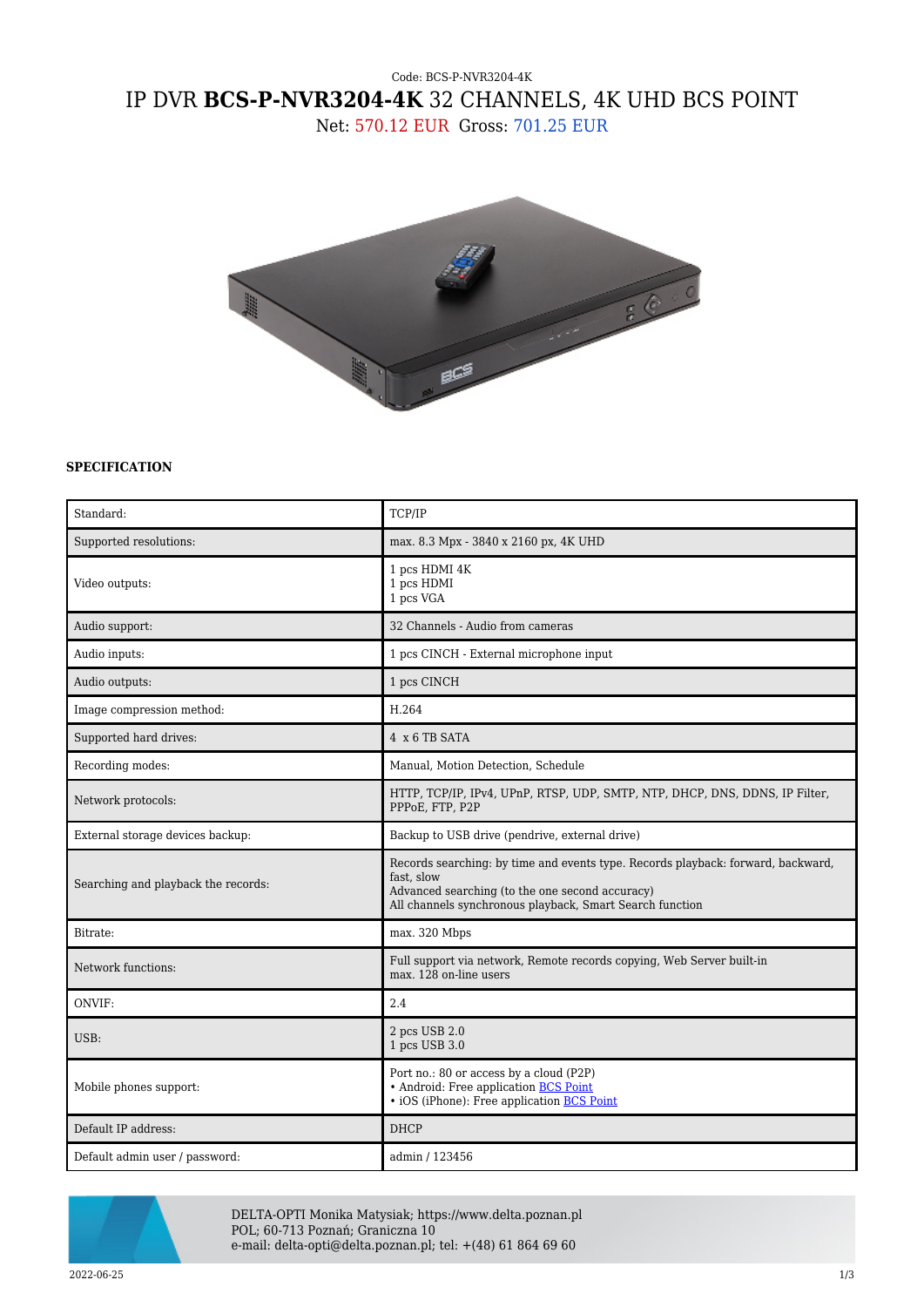| Web browser access ports:        | 80,554                                                                                                              |
|----------------------------------|---------------------------------------------------------------------------------------------------------------------|
| PC client access ports:          | 80                                                                                                                  |
| Mobile client access ports:      | 80                                                                                                                  |
| Port ONVIF:                      | 80                                                                                                                  |
| <b>RTSP URL:</b>                 | rtsp://192.168.1.66:554/unicast/c1/s0/live - Main stream<br>rtsp://192.168.1.66:554/unicast/c1/s1/live - Sub stream |
| Alarm inputs / outputs:          | 16/4                                                                                                                |
| PTZ control:                     | • IP Speed Dome Cameras<br>$\cdot$ RS-485 - PELCO-D/P                                                               |
| Motion Detection:                | 22 x 18 motion zones - after motion detection records detected channels only                                        |
| Intelligent Image Analysis:      | -                                                                                                                   |
| Mouse support:                   | ✓                                                                                                                   |
| IR remote controller in the set: | ✓                                                                                                                   |
| Power supply:                    | 12 V DC / 5 A (power adapter included)                                                                              |
| Weight:                          | 3.22 kg                                                                                                             |
| Dimensions:                      | 440 x 350 x 46 mm                                                                                                   |
| Supported languages:             | English, German, Polish, Russian, Slovak                                                                            |
| Country of origin:               | China                                                                                                               |
| Manufacturer / Brand:            | <b>BCS POINT</b>                                                                                                    |
| Guarantee:                       | 2 years                                                                                                             |

## **PRESENTATION**

Front panel:



Rear panel:



In the kit: